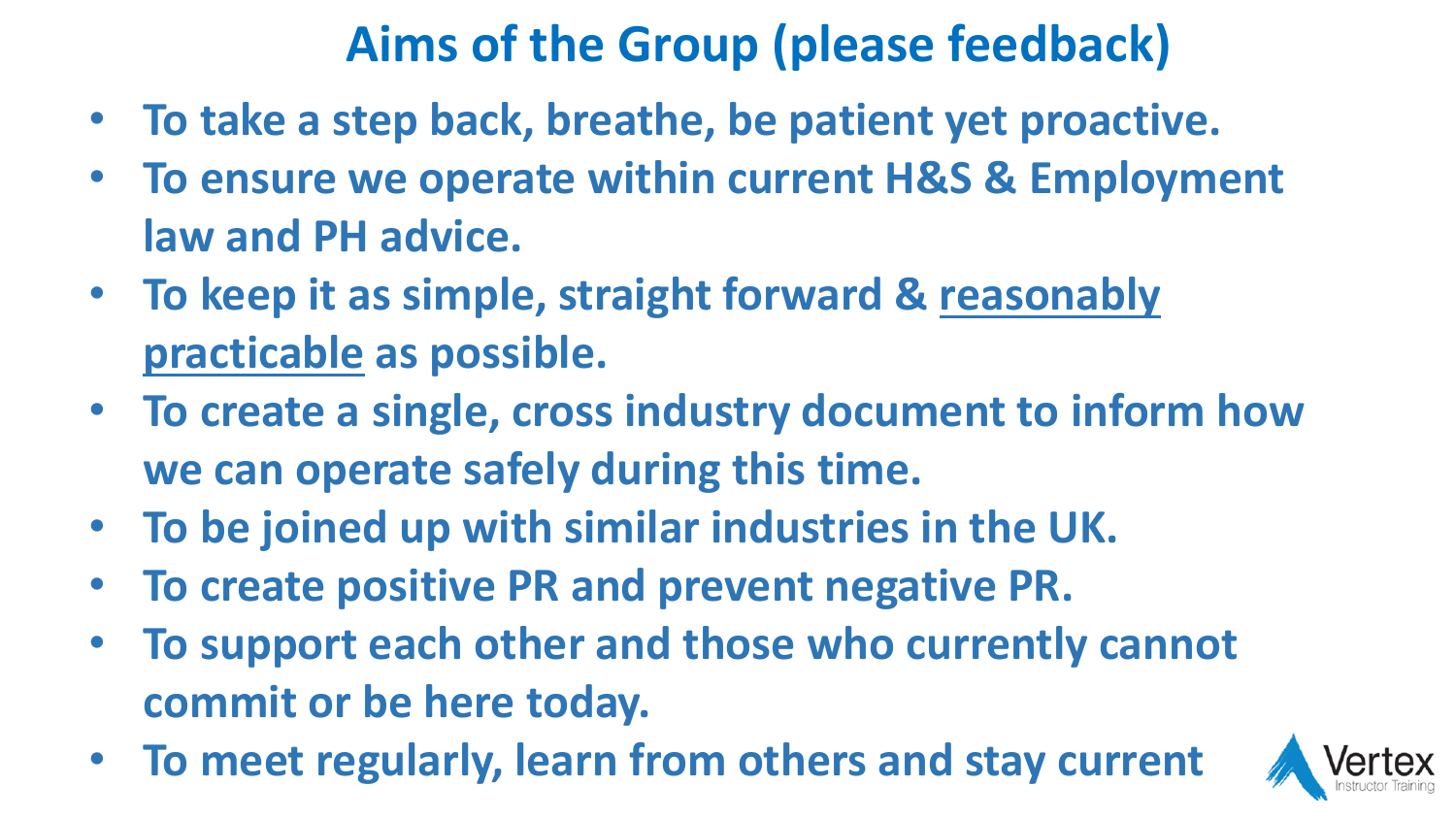#### **The Vertex Industry Group (temporary title)**



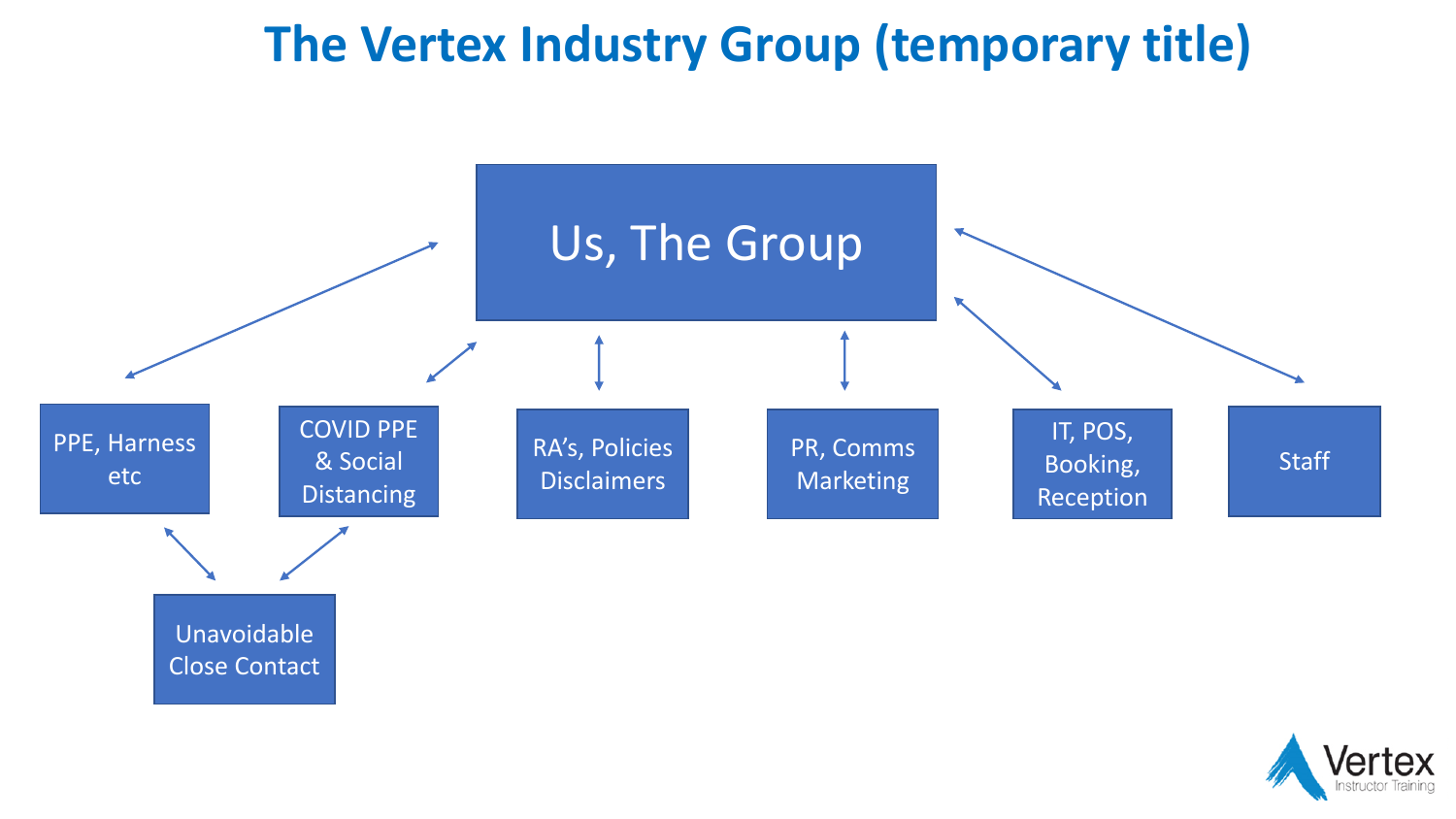#### **How information could be shared**

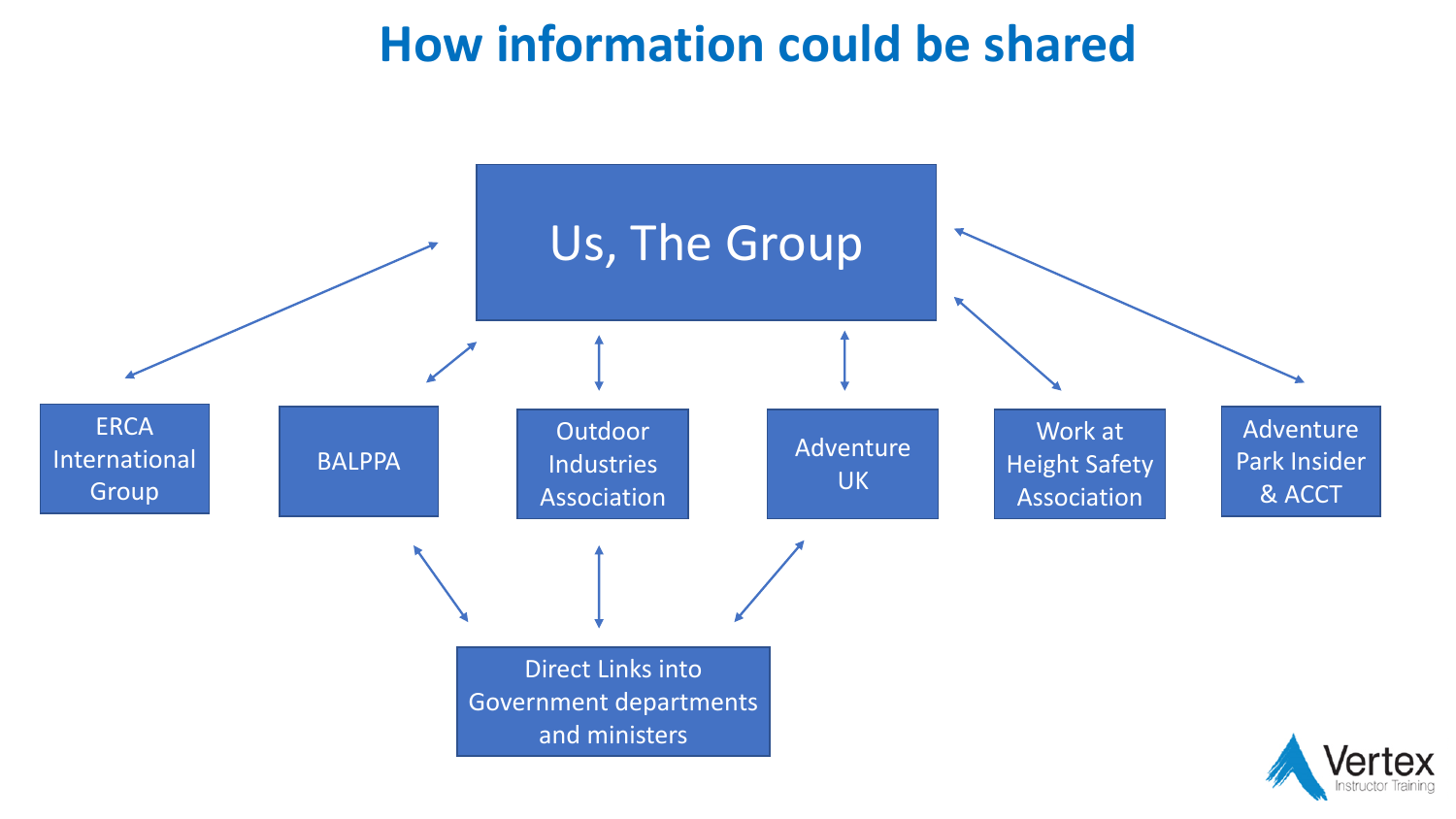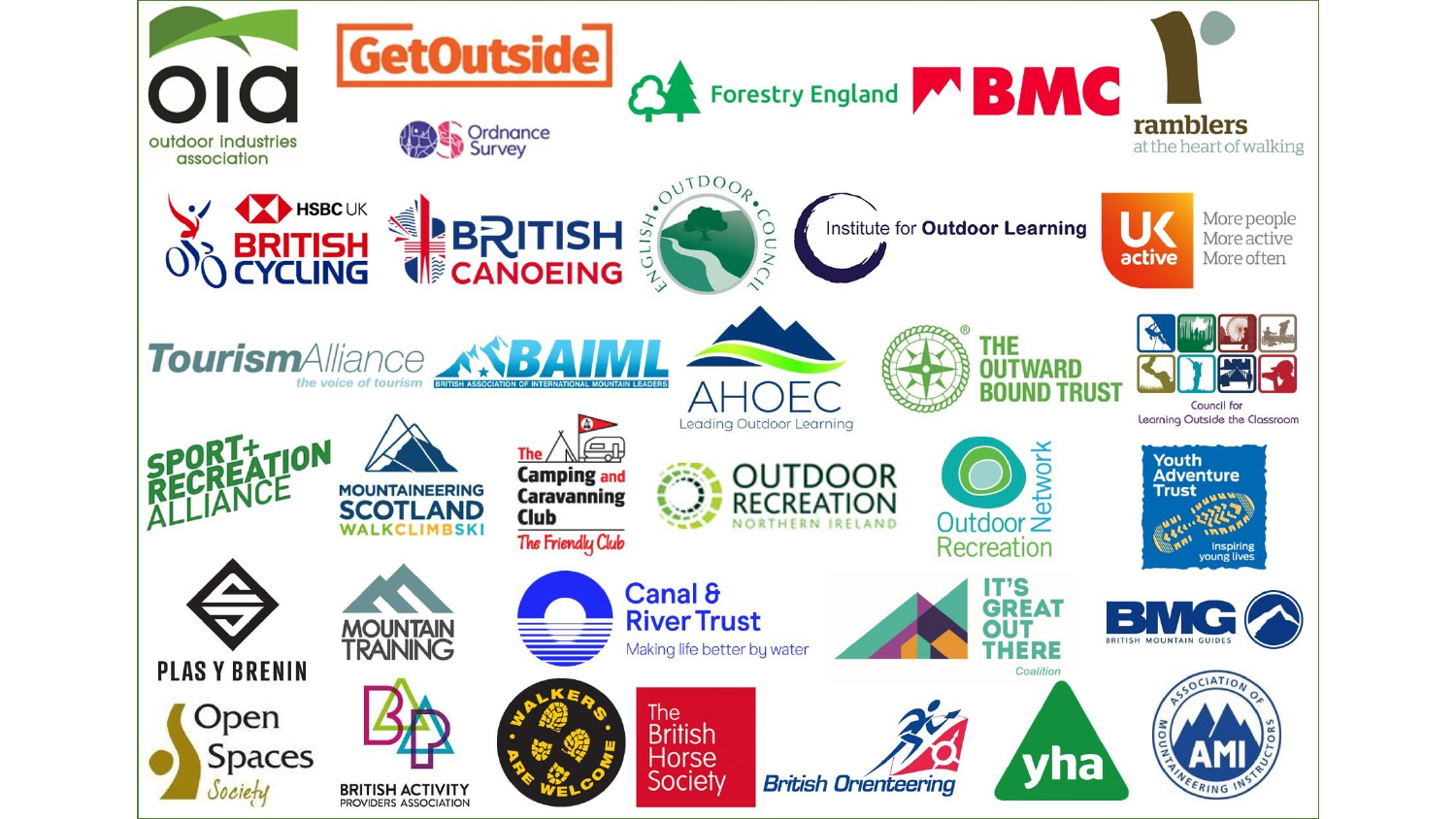## **How do we propose it works?**

- Each group has approx. 10 volunteers, with time, resources, expertise
- Each group nominates a chair to run and control the meetings.
- Each group nominates a secretary to record their conversations and work.
- Email [emma@vertex-training.co.uk](mailto:emma@vertex-training.co.uk) to volunteer for a group and volunteer to be chair or secretary.
- If you don't get in a group, please be patient, you will all get contact details for the group and also the group results.
- Following the first group meetings the groups decide when and how, they meet, work and record/share their results.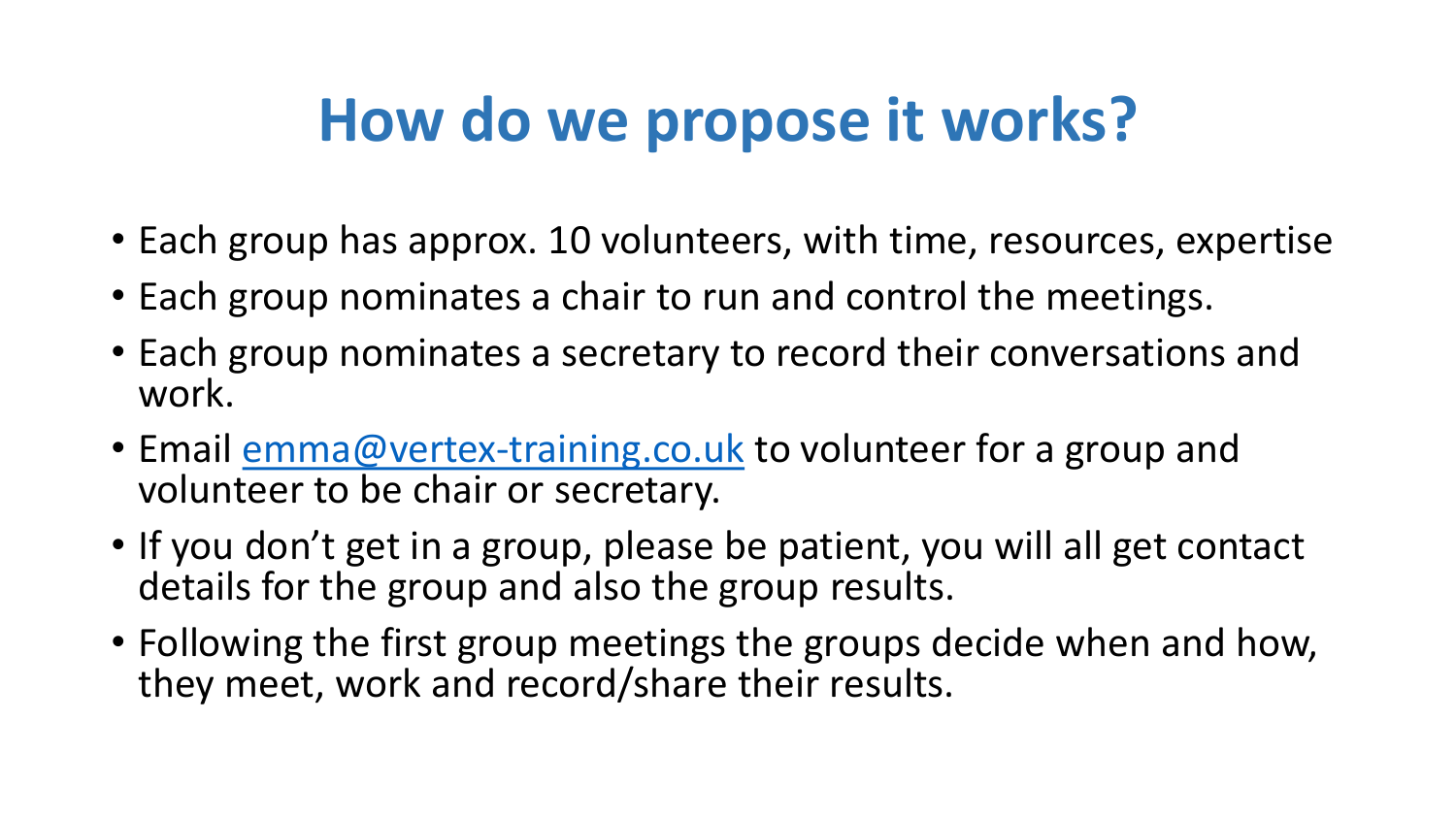# **How do we propose it works?**

- First group meetings are on Friday 30<sup>th</sup>. We will set these up but then hand over to the groups from them on.
- Each group will be provide with as much current and available information on their topic for review and consideration. If there are already working solutions we should simply adopt.
- Happy to take advice and feedback on if/how we record or share these group meetings.
- If you need to contact one of the specialists listening in please go through Emma and/or I, to stop the being bombarded with emails
- The Whole Group will meet as one again in 2 weeks where each group can report it work and results.
- Next Whole Group meeting proposed as Wednesday 13<sup>th</sup> 10:30am.
- At that meeting we assess where we are and what needs to be done next?